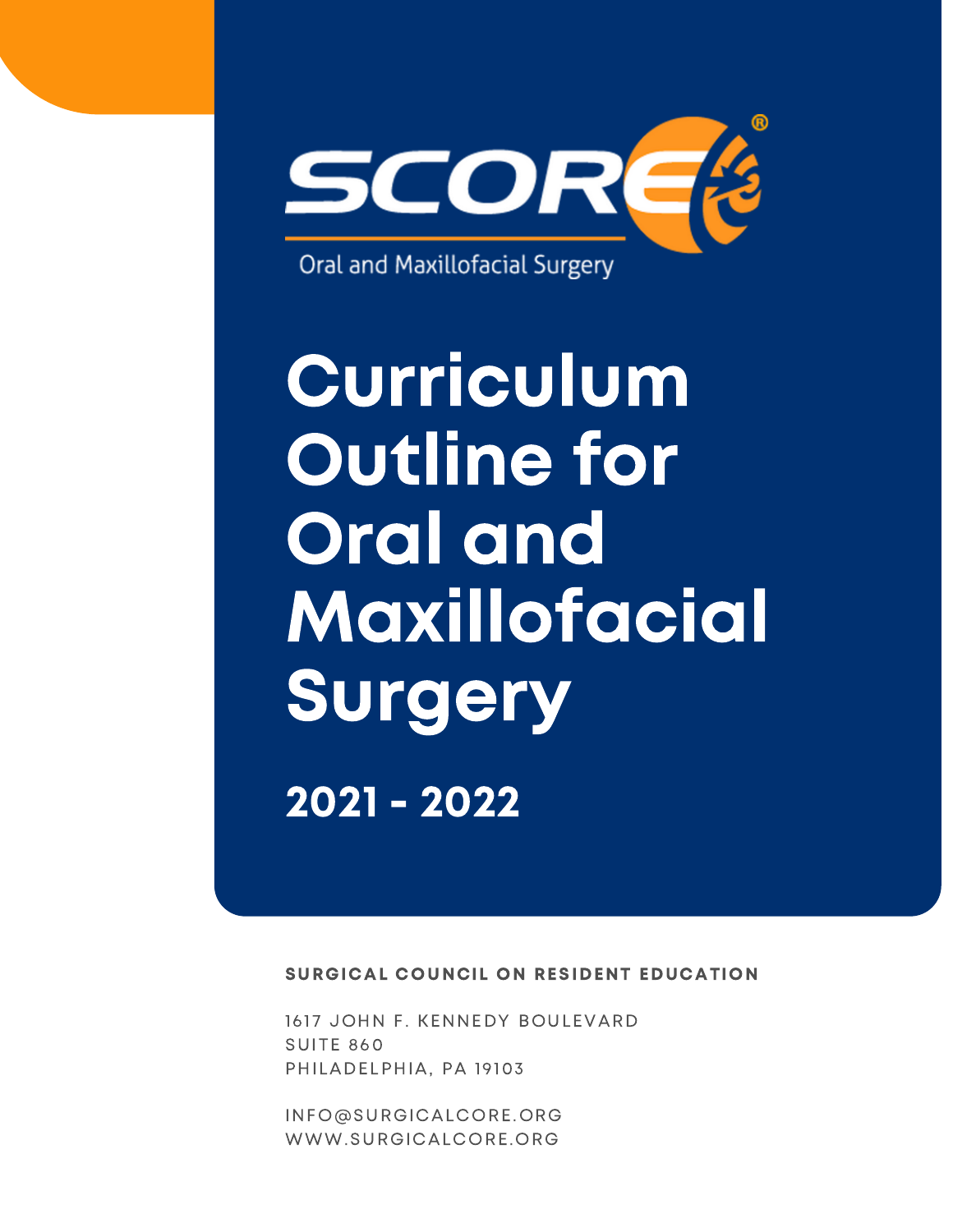# TABLE OF CONTENTS

(click to go to that page)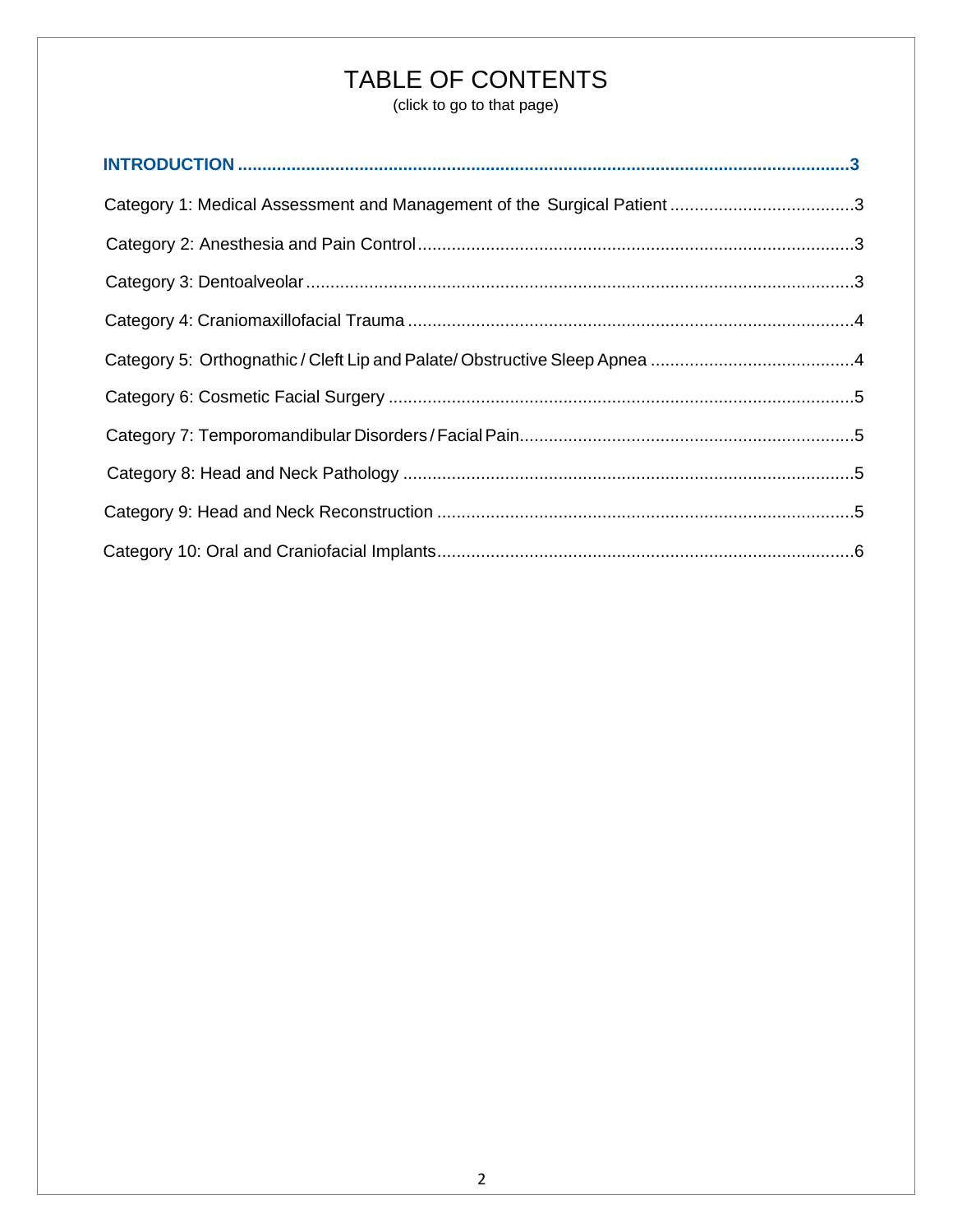# INTRODUCTION

# EXPLANATION OF THE CURRICULUM OUTLINE

<span id="page-2-0"></span>The **SCORE Curriculum Outline for Oral and Maxillofacial Surgery** is a list of maxillofacial surgery patient care topics to be covered in an Oral and Maxillofacial surgery training program. It is designed to be relevant to six-year integrated training programs, as well as four-year certificate programs.

The outline has been created with input from the American Board of Oral and Maxillofacial Surgery and the American Association of Oral and Maxillofacial Surgeons Committee on Education and Training.

Please note that the topics below may not directly match the current modules available on the SCORE Portal (www.surgicalcore.org). This document is forward-looking, reflecting the latest updates. There has also been an effort to consolidate topics wherever possible, which will be reflected on the portal as the development and updating of modules continues.

# <span id="page-2-1"></span>**Category 1: Medical Knowledge and Anesthesia**

#### **Medical Knowledge**

- Cardiovascular
- [Gastrointestinal/Genitourinary Considerations for Oral Maxillofacial Surgery](https://www.surgicalcore.org/modulecontent.aspx?id=1000875)
- [Medical Assessment and Management of the Surgical Patient: Hematology and Coagulopathy](https://www.surgicalcore.org/modulecontent.aspx?id=1000790)
- Nervous System / Muscular
- [Respiratory](https://www.surgicalcore.org/modulecontent.aspx?id=1000857) System

# **Category 2: Anesthesia and Pain Control**

#### **Medical Knowledge**

- [Anesthetic Monitoring, Instrumentation, and](https://www.surgicalcore.org/modulecontent.aspx?id=1000785) Equipment
- Anesthetic Technique and Pharmacology
- [Office-Based Anesthesia Complications and Emergency Management](https://www.surgicalcore.org/modulecontent.aspx?id=1000792)
- [Patient Safety in Oral and Maxillofacial Surgery](https://www.surgicalcore.org/modulecontent.aspx?id=1000786)
- [Perioperative Airway](https://www.surgicalcore.org/modulecontent.aspx?id=1000802) Management

### **Category 3: Dentoalveolar**

#### **Diseases/Conditions**

- [Dentoalveolar Injuries and Splinting](https://www.surgicalcore.org/modulecontent.aspx?id=1000856)
- [Infections, I&D, and Medical Management](https://www.surgicalcore.org/modulecontent.aspx?id=1000864)
- [Medication-related Osteonecrosis of the Jaw and Osteoradionecrosis](https://www.surgicalcore.org/modulecontent.aspx?id=1000869)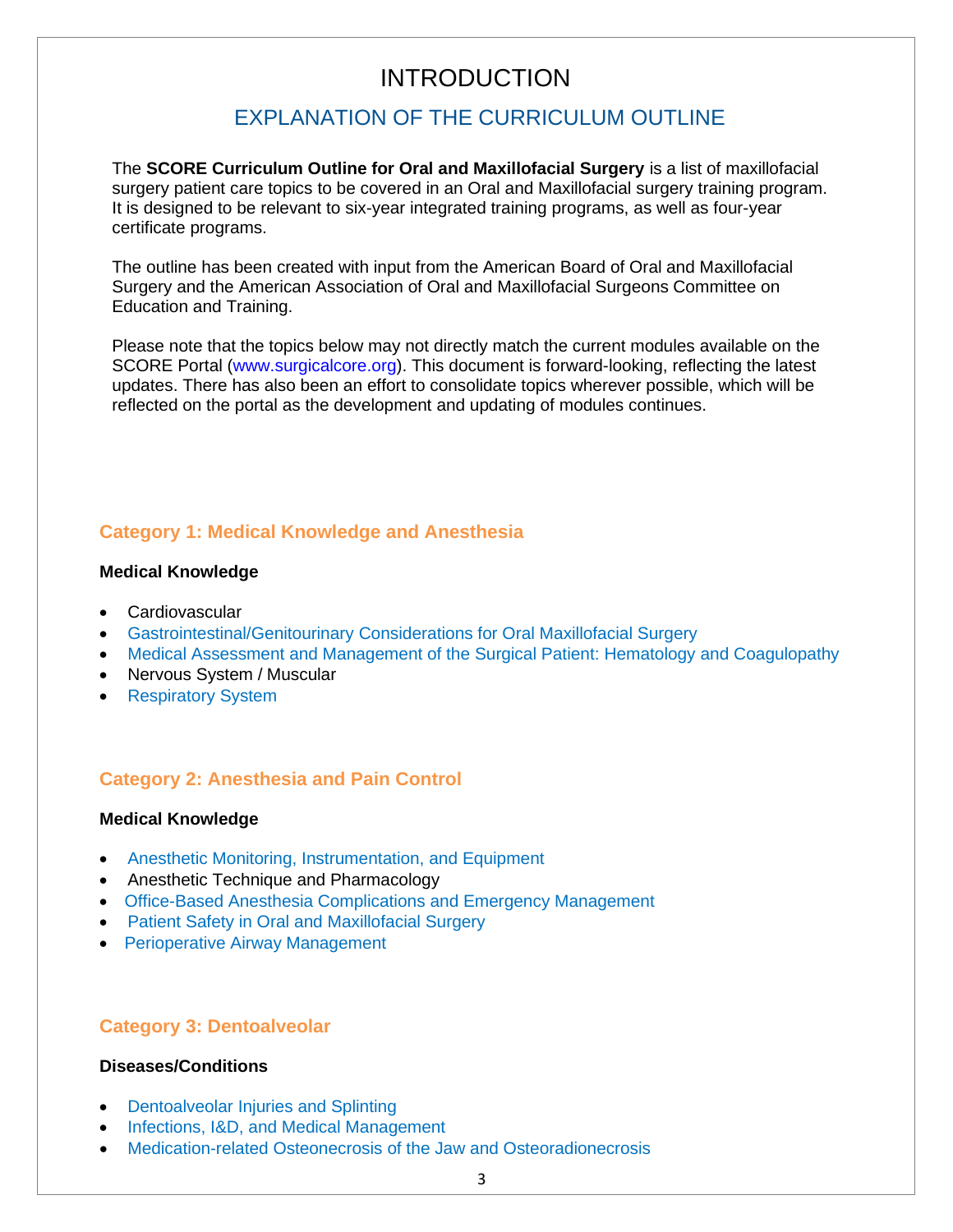- Odontogenic Fascial Space Infections
- Postoperative Complications
- <span id="page-3-0"></span>• Surgical Extraction of Nonimpacted Teeth

#### **Operations/Procedures**

- [Alveoloplasty](https://www.surgicalcore.org/modulecontent.aspx?id=1000837)
- Bone and Soft Tissue Healing
- [Coronectomy](https://www.surgicalcore.org/modulecontent.aspx?id=1000850)
- Exposure and Bonding of Impacted Teeth and Coronectomy
- Extraction Site Preservation

# <span id="page-3-1"></span>**Category 4: Craniomaxillofacial Trauma**

#### **Diseases/Conditions**

- [Management of Mandibular Fractures](https://www.surgicalcore.org/modulecontent.aspx?id=1000855)
- [Midface and Upper Face Injuries](https://www.surgicalcore.org/modulecontent.aspx?id=1000839)
- Pediatric Craniomaxillofacial Trauma
- [Principles and Assessment of the Trauma Patient](https://www.surgicalcore.org/modulecontent.aspx?id=1000851)
- [Soft Tissue](https://www.surgicalcore.org/modulecontent.aspx?id=1000838) Injuries

# <span id="page-3-2"></span>**Category 5: Orthognathic / Cleft Lip and Palate/ Obstructive Sleep Apnea**

#### **Diseases/Conditions**

- [Classification of Dentofacial](https://www.surgicalcore.org/modulecontent.aspx?id=1000823) Deformity
- Computer Assisted Surgery
- [Craniofacial Syndromes: Airway](https://www.surgicalcore.org/modulecontent.aspx?id=1000810) Considerations
- [Epidemiology and Etiology of Cleft Lip and](https://www.surgicalcore.org/moduleConference.aspx?id=1000821) Palate
- Facial [Assessment](https://www.surgicalcore.org/modulecontent.aspx?id=1000843)
- Growth and [Development](https://www.surgicalcore.org/modulecontent.aspx?id=1000815)
- [Orthodontics for Orthognathic Surgery](https://www.surgicalcore.org/modulecontent.aspx?id=1000867)
- [Patient Evaluation, Assessment, and Treatment Planning for](https://www.surgicalcore.org/modulecontent.aspx?id=1000820) Orthognathic Surgery: Diagnostic [Imaging](https://www.surgicalcore.org/modulecontent.aspx?id=1000820)
- [Velopharyngeal](https://www.surgicalcore.org/modulecontent.aspx?id=1000888) Dysfunction

#### **Operations/Procedures**

- Airway Considerations
- [Bone Grafting the Cleft Maxilla and](https://www.surgicalcore.org/modulecontent.aspx?id=1000809) Palate
- [Cleft Lip and Palate: Orthognathic](https://www.surgicalcore.org/modulecontent.aspx?id=1000830)
- Cleft Lip Closure
- Cleft Palate Closure
- Cleft [Rhinoplasty](https://www.surgicalcore.org/modulecontent.aspx?id=1000827)
- Cranial Vault [Reconstruction](https://www.surgicalcore.org/modulecontent.aspx?id=1000829)
- Mandibular [Osteotomies: Complications](https://www.surgicalcore.org/modulecontent.aspx?id=1000818)
- Mandibular Osteotomies: Operative Treatment (General Concepts)
- [Mandibular Osteotomies:](https://www.surgicalcore.org/modulecontent.aspx?id=1000853) Surgical Techniques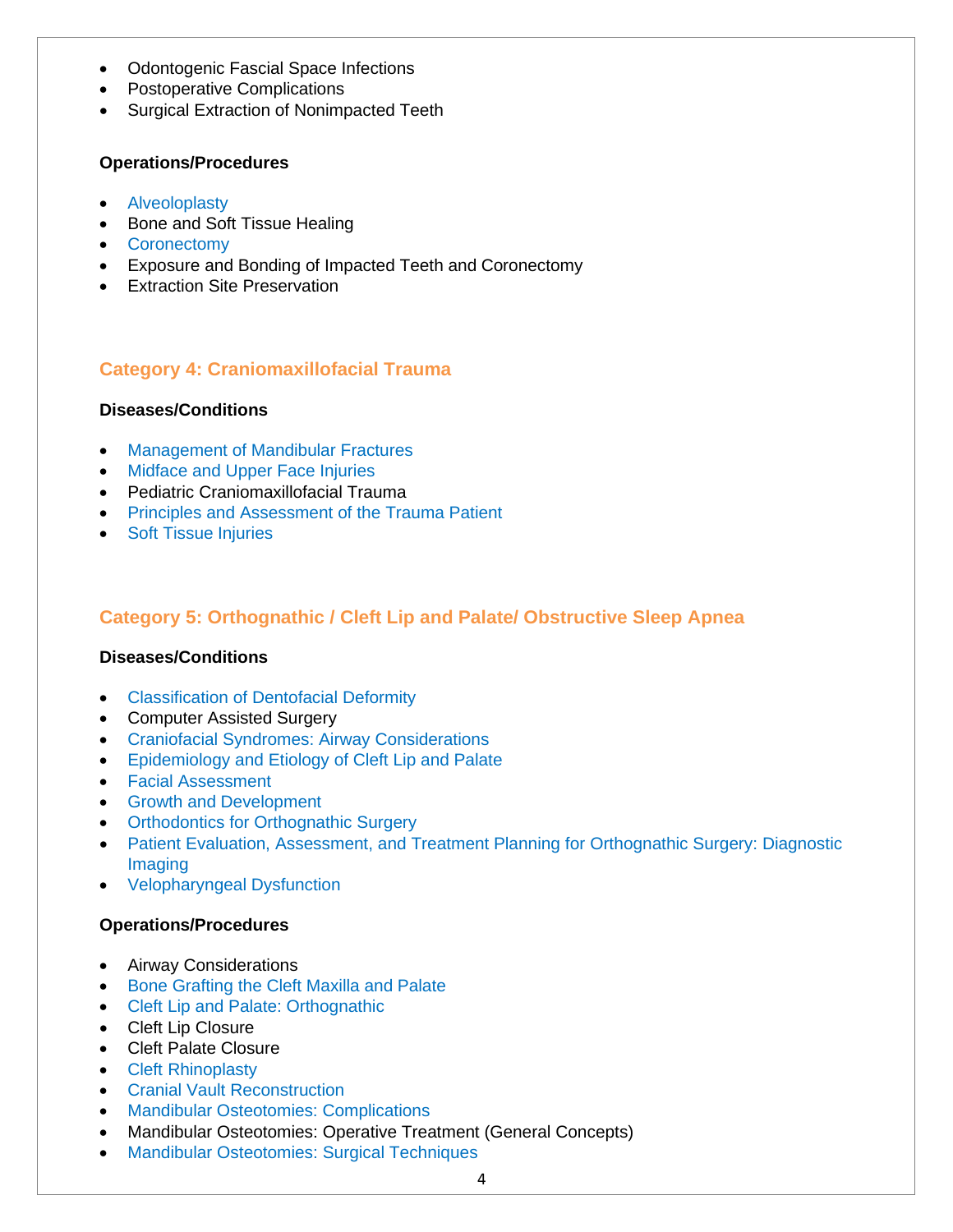- [Maxillary Osteotomies:](https://www.surgicalcore.org/modulecontent.aspx?id=1000819) Complications
- [Maxillary Osteotomies: Surgical Techniques](https://www.surgicalcore.org/modulecontent.aspx?id=1000845)
- [Maxillary Osteotomies: Velopharyngeal Dysfunction](https://www.surgicalcore.org/modulecontent.aspx?id=1000812)
- <span id="page-4-0"></span>• [Midface Surgical](https://www.surgicalcore.org/modulecontent.aspx?id=1000816) Techniques
- [Nonsurgical Treatments for Obstructive Sleep Apnea](https://www.surgicalcore.org/modulecontent.aspx?id=1000817)
- [Obstructive Sleep Apnea: Diagnosis and Management](https://www.surgicalcore.org/modulecontent.aspx?id=1000824)
- Orbital Surgical Techniques
- [OSA Pathophysiology and Medical Comorbidities](https://www.surgicalcore.org/modulecontent.aspx?id=1000806)
- [Secondary Cleft Procedures: Managing the Cleft Maxilla/Secondary Alveolar Bone Grafting](https://www.surgicalcore.org/modulecontent.aspx?id=1000836)
- [Surgical Treatment for Obstructive Sleep Apnea](https://www.surgicalcore.org/modulecontent.aspx?id=1000878)

#### **Category 6: Cosmetic Facial Surgery**

#### **Diseases/Conditions**

• [Patient Evaluation and Selection for Facial Cosmetic Surgery](https://www.surgicalcore.org/modulecontent.aspx?id=1000770)

#### **Operations/Procedures**

- [Cosmetic Procedures of the Midface, Lower Face, and](https://www.surgicalcore.org/modulecontent.aspx?id=1000789) Neck
- [Facial Volume Correction Using Alloplastic](https://www.surgicalcore.org/modulecontent.aspx?id=1000803) Implants
- [Forehead, Brow, and](https://www.surgicalcore.org/modulecontent.aspx?id=1000801) Periorbital Lift
- [Injection of](https://www.surgicalcore.org/modulecontent.aspx?id=1000800) Filler
- Injection of [Neurotoxins](https://www.surgicalcore.org/modulecontent.aspx?id=1000791)
- [Rhinoplasty](https://www.surgicalcore.org/modulecontent.aspx?id=1000808)

# <span id="page-4-1"></span>**Category 7: Temporomandibular Disorders / Facial Pain**

#### **Diseases/Conditions**

- [Arthrocentesis and](https://www.surgicalcore.org/modulecontent.aspx?id=1000871) Arthroscopy
- [Arthroplasty](https://www.surgicalcore.org/modulecontent.aspx?id=1000854)
- [Diagnosis of Temporomandibular](https://www.surgicalcore.org/modulecontent.aspx?id=1000874) Disorders
- <span id="page-4-2"></span>• [Headache](https://www.surgicalcore.org/modulecontent.aspx?id=1000868)
- [Neuralgia of the Head and Neck](https://www.surgicalcore.org/modulecontent.aspx?id=1000870)
- [Nonsurgical Management of Temporomandibular](https://www.surgicalcore.org/modulecontent.aspx?id=1000873) Disorders
- Total Joint [Reconstruction](https://www.surgicalcore.org/modulecontent.aspx?id=1000866)

# **Category 8: Head and Neck Pathology**

#### **Diseases/Conditions**

- [Benign Lesions of Hard](https://www.surgicalcore.org/modulecontent.aspx?id=1000872) Tissue
- [Benign Lesions of Soft](https://www.surgicalcore.org/modulecontent.aspx?id=1000852) Tissue
- [Malignant Lesions Hard](https://www.surgicalcore.org/modulecontent.aspx?id=1000807) Tissue
- [Malignant Lesions of Soft](https://www.surgicalcore.org/modulecontent.aspx?id=1000822) Tissue
- [Oral Mucosal](https://www.surgicalcore.org/modulecontent.aspx?id=1000835) Lesions
- [Salivary Gland Pathology](https://www.surgicalcore.org/modulecontent.aspx?id=1000834)